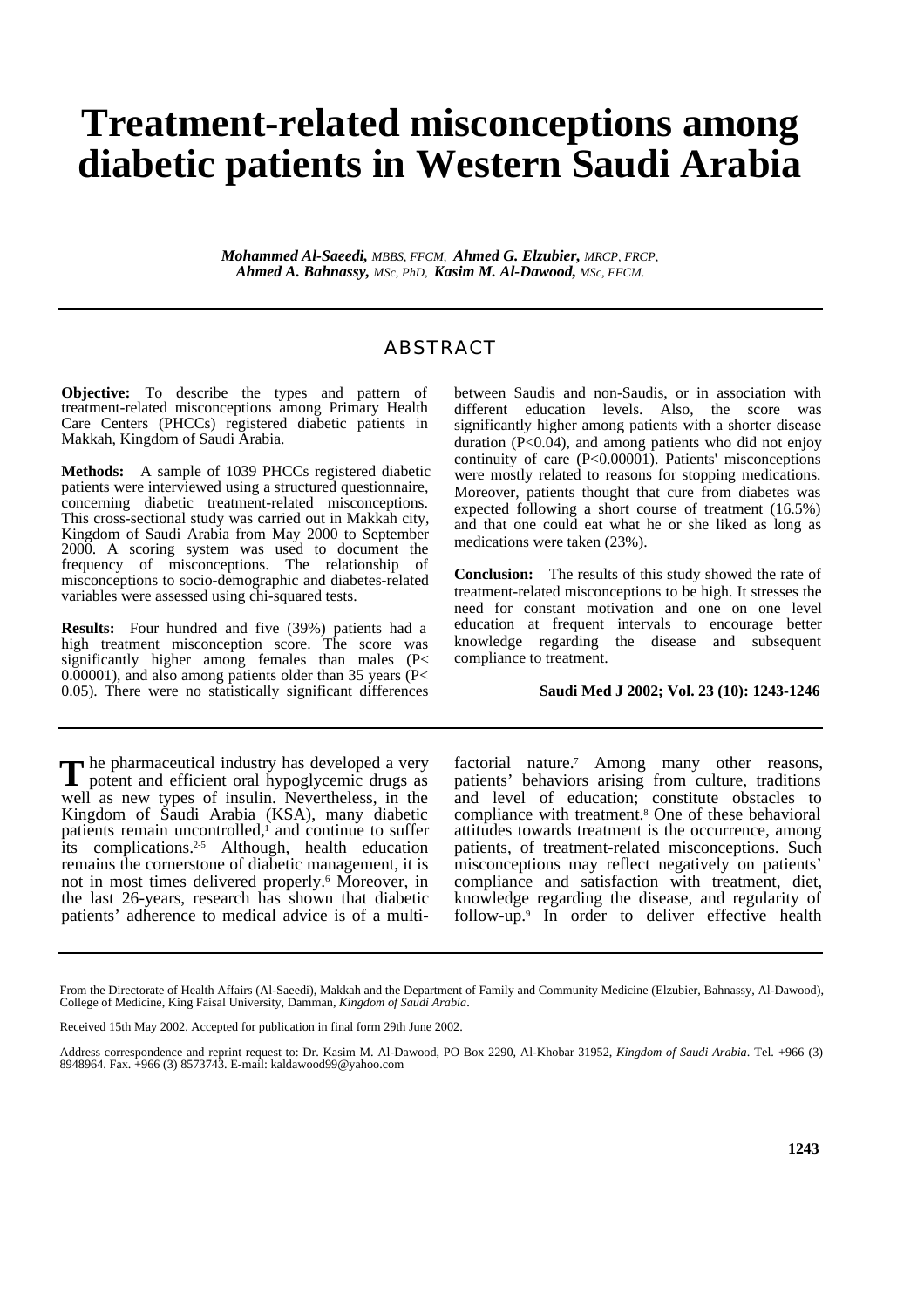education for patients, it is important for physicians to recognize these misconceptions and attempt to correct them. In relation to health education directed to diabetics, studies from KSA are still scarce and limited.10 To the best knowledge of the investigators, no prior work was carried out to describe the types and pattern of treatment-related misconceptions among Primary Health Care Centers (PHCCs) registered diabetic patients in Makkah District, KSA, which is the aim of this study.

**Methods.** This cross-sectional study was carried out in Makkah City, KSA during the period May 2000 through to September 2000. The study population was the PHCCs registered diabetic patients whose total number was 11,614 and who were distributed among 67 PHCCs. A sample of 1039 patients was selected using a multistage random sampling technique. Data was collected using a structured questionnaire. The latter included demographic information, diabetes-related information, and a list of misconceptions related to treatment of diabetes mellitus (DM). In regards to this list of patients' responses in the form of 'yes' and 'no'; they were recorded in case they believed in misconceptions in the list or not. A score of 'one' and 'zero' were allotted for 'yes' or 'no'. The total of responses was computed to represent a misconception score. A cut-off point of 30% was used, determined by the median of scores, bellow and above which the score was considered as low or high.

Data was entered and analyzed in an IBMcompatible personal computer. The Statistical Package for Social Sciences (SPSS+) Version 10.0 was used for analysis. Frequency distributions of misconceptions were generated and chi-squared tests were used to test the significance differences between categorical data. A p-value of 0.05 or less<br>was considered as indicative of statistical was considered as indicative of statistical significance.

**Results.** The mean age of the sample was  $54.6 \pm$ 12.5 years (Mean  $\pm$  1 Standard Deviation). Males constituted 66.7% and females constituted 33.3%. The majority of the sample was a Saudi nationality constituting 93.6%. Most of the patients (74.8%) had a low level of education while those with average were 19.1% and with higher education were 6.1%. As regards to diabetes-related variables, most patients (71.9%) had diabetes for more than 5 years while the rest had the disease for less than that. Almost half of patients (48%) had a positive family history of diabetes. Regarding follow up visits 81% of patients visited the PHCCs for more than 6 times per year. Body mass index (BMI) was high in 73.2% of patients, while those with reported compliance with drugs was 79.2% and having a fasting glucose **Table 1 -** Misconceptions of treatment among 1039 diabetic patients in the Holy City, Makkah, KSA.

| <b>Misconception</b>                                                                                                | n   | $($ %) |  |
|---------------------------------------------------------------------------------------------------------------------|-----|--------|--|
| Treatment should be stopped one day before testing<br>for fasting blood glucose                                     | 121 | (11.6) |  |
| Treatment should be stopped on the day of fasting<br>blood glucose testing                                          | 811 | (78.1) |  |
| Treatment could be stopped in the absence of<br>symptoms                                                            | 459 | (44.2) |  |
| Cure is expected from a short course of drugs                                                                       | 171 | (16.5) |  |
| Drugs should be stopped during intercurrent illness                                                                 | 80  | (7.7)  |  |
| Anti-diabetic drugs can cause habituation                                                                           | 238 | (22.9) |  |
| Efficiency of anti-diabetic drugs depends on cost                                                                   | 183 | (17.6) |  |
| Anti-diabetic tablets are the same as insulin                                                                       | 278 | (26.8) |  |
| Insulin and anti-diabetic oral medications can cause<br>serious complications if taken for a long period of<br>time | 210 | (20.2) |  |
| Oral anti-diabetic drugs are more effective than<br>insulin                                                         | 473 | (45.5) |  |
| One can eat what he/she likes as long as medications<br>are taken                                                   | 239 | (23)   |  |
| n - number, KSA - Kingdom of Saudi Arabia                                                                           |     |        |  |

**Table 2 -** Effect of demographic variables on treatment-related misconceptions score.

| <b>Variable</b>                                       | <b>High Score</b><br>$n \quad (%)$  | <b>Low Score</b><br>$n \quad (%)$           | $\chi^2$ | P-value |  |
|-------------------------------------------------------|-------------------------------------|---------------------------------------------|----------|---------|--|
| <b>Gender</b><br>Males<br>Females                     | 241 (34.8)<br>164 (47.4)            | 452 (65.2)<br>182 (52.6)                    | 15.459   | < 0.001 |  |
| Age<br>$<$ 35 years<br>$>35$ years                    | 13(26)<br>392 (39.7)                | 37 (74)<br>596 (60.3)                       | 33.741   | < 0.05  |  |
| <b>Nationality</b><br><b>Saudis</b><br>Non-Saudis     | 375 (38.5)<br>30(45.5)              | 598 (61.5)<br>36 (54.5)                     | 1.242    | < 0.3   |  |
| <b>Educational</b><br>Level<br>Low<br>Average<br>High | 304 (39.9)<br>73 (37.6)<br>23(37.1) | 457 (60.1)<br>121<br>(62.4)<br>39<br>(62.9) | 0.486    | < 0.8   |  |
| n - number                                            |                                     |                                             |          |         |  |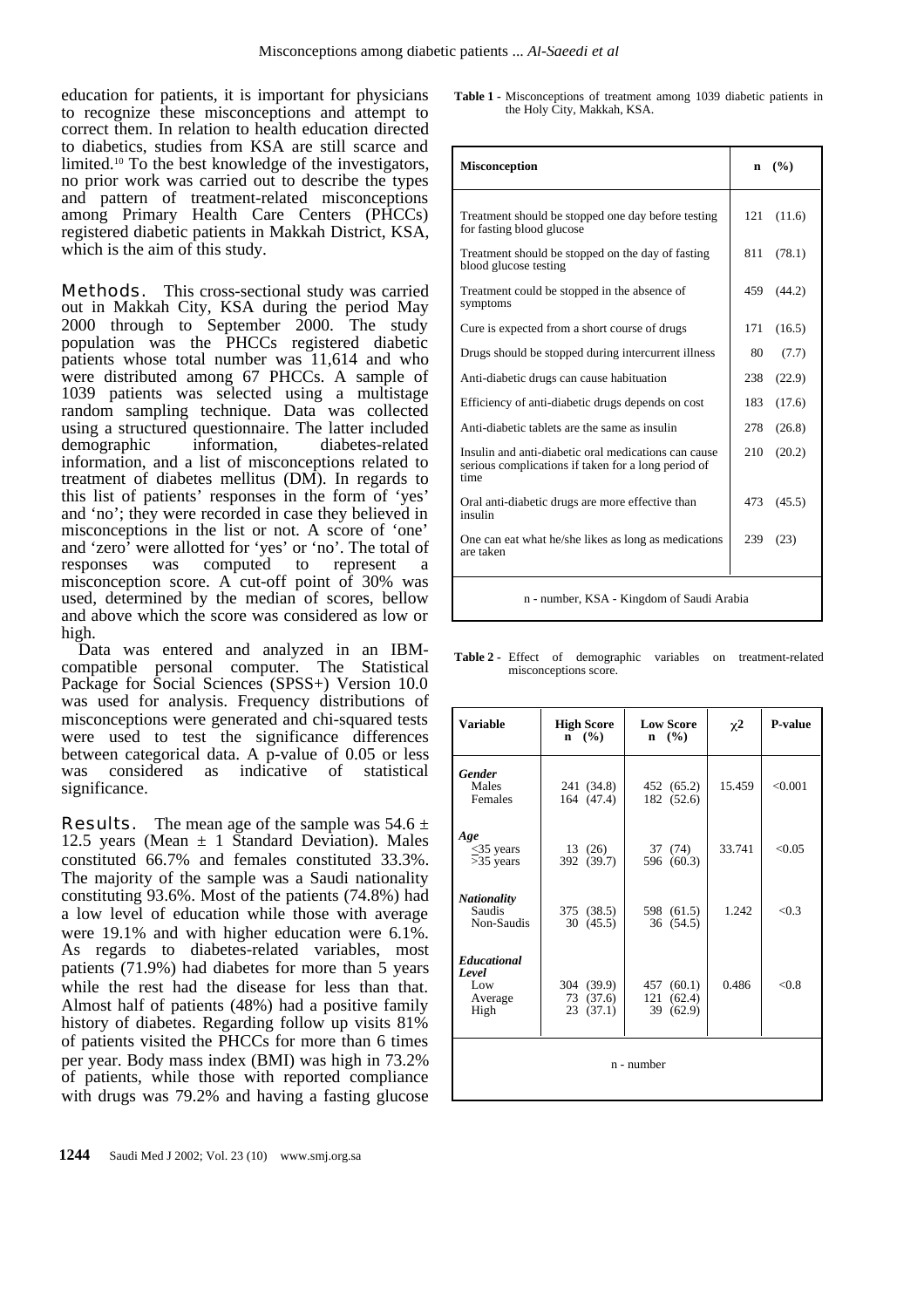level that was within normal was 26.7%. Patients' misconceptions were mostly related to reasons for stopping medications. When being asked to undergo fasting blood glucose, one-tenth of the sample believed that they should stop medications one day before the test date, while more than three-quarters of them would stop medications on the same day of the test. Also, half of the sample exhibited the misconception that medications should be stopped in case of absence of symptoms of diabetes, while a small proportion (7.7%) thought that medications should be stopped in case of inter-current illness. Patients also expressed 5 misconceptions that reflected their opinions regarding anti-diabetic medications. They thought that oral medications might be more effective than insulin (45.5%), or similar to it (26.8%); that such medications might cause habituation (22.9%), or cause serious complications (20.2%), or that the efficacy of those medications would depend on their cost (17.6%). Moreover, patients thought that cure from diabetes was expected following a short course of treatment (16.5%) and, that one could eat what he or she liked as long as medications were taken (23%) **Table 1.** As regards to the treatment, misconception had a high score in 405 (39%) patients. The score was significantly higher among females than males (P< 0.00001), and also among patients older than 35 years (P<0.05). There were no statistically significant differences between Saudis and non-Saudis, or in association with different education levels, **Table 2**. Also, the score was significantly higher among patients with a shorter disease duration  $(P<0.04)$ , and among patients who did not enjoy a continuity of care (P<0.00001) **Table 3**.

**Discussion.** Most of the sample included patients who were males, past middle age, overweight or obese, poorly controlled, inflicted with type 2 DM, and of low education. The rate and nature of treatment related misconceptions seen in this study were both relatively very frequent, and at the same time related to common day to day management of diabetes. It indicates poor basic knowledge regarding the fundamentals of treatment of diabetes by the patients, although 72% of them had the disease for more than 5-years. Consequences of such misconceptions may be serious, or at least may reflect negatively on patients' compliance and control<sup>9,11</sup> In KSA, reasons behind this situation may be related to deficiencies in the structures and the process of the health education programs directed to diabetic patients where only 33% of diabetic patients were found to have adequate health education.<sup>10</sup> Barriers to effective health education may include factors such as low educational level,<sup>8</sup> in accurate culture-bound beliefs,<sup>9</sup> time required to teach patients<sup>12</sup> poor knowledge regarding the disease by the educator<sup>13,14</sup> language<sup>8,12</sup> or cultural barriers.<sup>12</sup> Studies have shown that the impact of effective health education and behavioral intervention reflect on the patients' compliance, metabolic control and knowledge regarding the disease management.15,16 The out-patient visit for DM should be different from other chronic and acute diseases when more time should be invested for patients' education.17,18 The

|  |  | <b>Table 3 -</b> Effect of diabetes-related variables on treatment misconceptions score. |  |
|--|--|------------------------------------------------------------------------------------------|--|
|--|--|------------------------------------------------------------------------------------------|--|

| <b>Misconceptions</b>                                                                | <b>High Score</b><br>$n \quad (\%)$ | <b>Low Score</b><br>$n \quad (\%)$ | $\chi^2$ | <b>P-Value</b> |  |  |
|--------------------------------------------------------------------------------------|-------------------------------------|------------------------------------|----------|----------------|--|--|
| <b>Family history</b><br>Positive<br>Negative                                        | 223<br>(41.3)<br>182<br>(36.5)      | (58.7)<br>317<br>317<br>(63.5)     | 2.537    | <0.06          |  |  |
| Duration of diabetes mellitus<br>$<$ 5 years<br>$\geq$ 5 years                       | 133<br>(46.2)<br>272<br>(36.9)      | (53.8)<br>155<br>(63.1)<br>465     | 7.452    | < 0.04         |  |  |
| <b>Body mass index</b><br>High<br>Normal                                             | (40.1)<br>283<br>96<br>(37.2)       | 423<br>(59.9)<br>(62.8)<br>162     | 0.655    | < 0.2          |  |  |
| Continuity of care<br>Follow-up in the same center<br>Follow-up in different centers | (36.9)<br>340<br>(55.3)<br>63       | (63.1)<br>581<br>(44.7)<br>51      | 14.362   | < 0.001        |  |  |
| Follow-up regularity<br>Regular<br>Not regular                                       | (37.9)<br>329<br>75<br>(44.9)       | (62.1)<br>540<br>92<br>(55.1)      | 2.927    | < 0.053        |  |  |
| Annual n of visits to center<br>$<$ 6 visits/year<br>$> 6$ visits/year               | 70(41.2)<br>(38.2)<br>277           | (58.8)<br>100<br>448<br>(61.8)     | 0.512    | < 0.3          |  |  |
| n - number                                                                           |                                     |                                    |          |                |  |  |